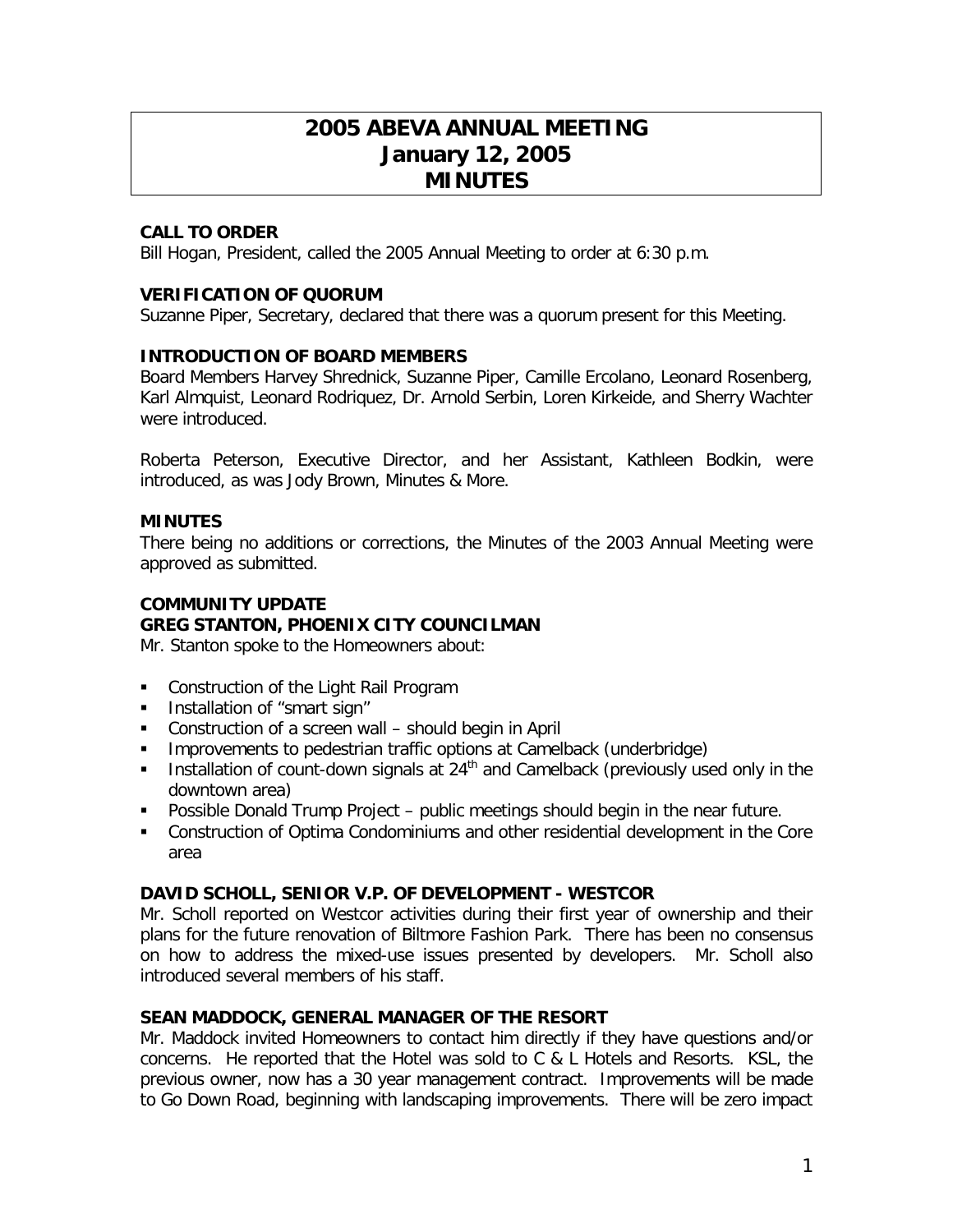on visibility and accessibility. There are also plans for upgrades to the existing spa facility. It is anticipated that this work will be done during the months of July to September. Consideration will be given to improving safety on Thunderbird Trail.

# **STATE OF THE ASSOCIATION ADDRESS**

**Geneva Holdings Condo Development:** Construction of 38 additional units was approved.

**Articles of Incorporation** were revised; new copies were sent to all Homeowners.

**The ABEVA Brief** was expanded and now includes a summary of the Board Meetings. The Brief is also posted on the Website.

**Survey:** There were 279 valid responses to the recent survey.

#### **ELECTION RESULTS**

Harvey Shrednick announced that the following Homeowners had volunteered to serve on the Board:

| Karl Almquist   | William Mee    |
|-----------------|----------------|
| Dr. Serbin      | Lisa Fiorenze  |
| Lenny Rosenberg | Larry Shafkind |

Election results were tabulated by the accounting firm of McEntee and Associates. The following are the new Board Members, elected to a two-year term:

William Mee (Colony Biltmore Greens) Dr. Arnold Serbin (Loop Road) Larry Shafkind (Colony Biltmore IV)

Karl Almquist (Taliverde) Lenny Rosenberg (Colony Biltmore IV)

#### **TREASURERS REPORT**

Karl Almquist reported that figures given to the Homeowners include actual amounts for the full year 2004. The Association currently has a healthy cash position with \$288,000.00. The Reserves currently total almost \$300,000.00 with \$250,000.00 in Certificates of Deposit.

Mr. Almquist reviewed income and expenditures for the previous year, pointing out that income exceeded the budget by \$60,000.00 due to transfer fees, and expenses were considerably below budget. As a result, ABEVA fees were reduced to \$275.00 annually.

# **EXECUTIVE DIRECTOR'S REPORT**

Ms. Peterson reported that security does eight tours of the property each shift and has responded to 1,368 calls for windows, gates or garage door open calls. Other calls include alarm calls, assaults, criminal mischief calls, fire calls, medical emergencies, property damage calls, Police involved calls, prowlers, robberies, suspicious vehicle call, vehicle thefts, traffic violations, trespassing calls, and water leaks.